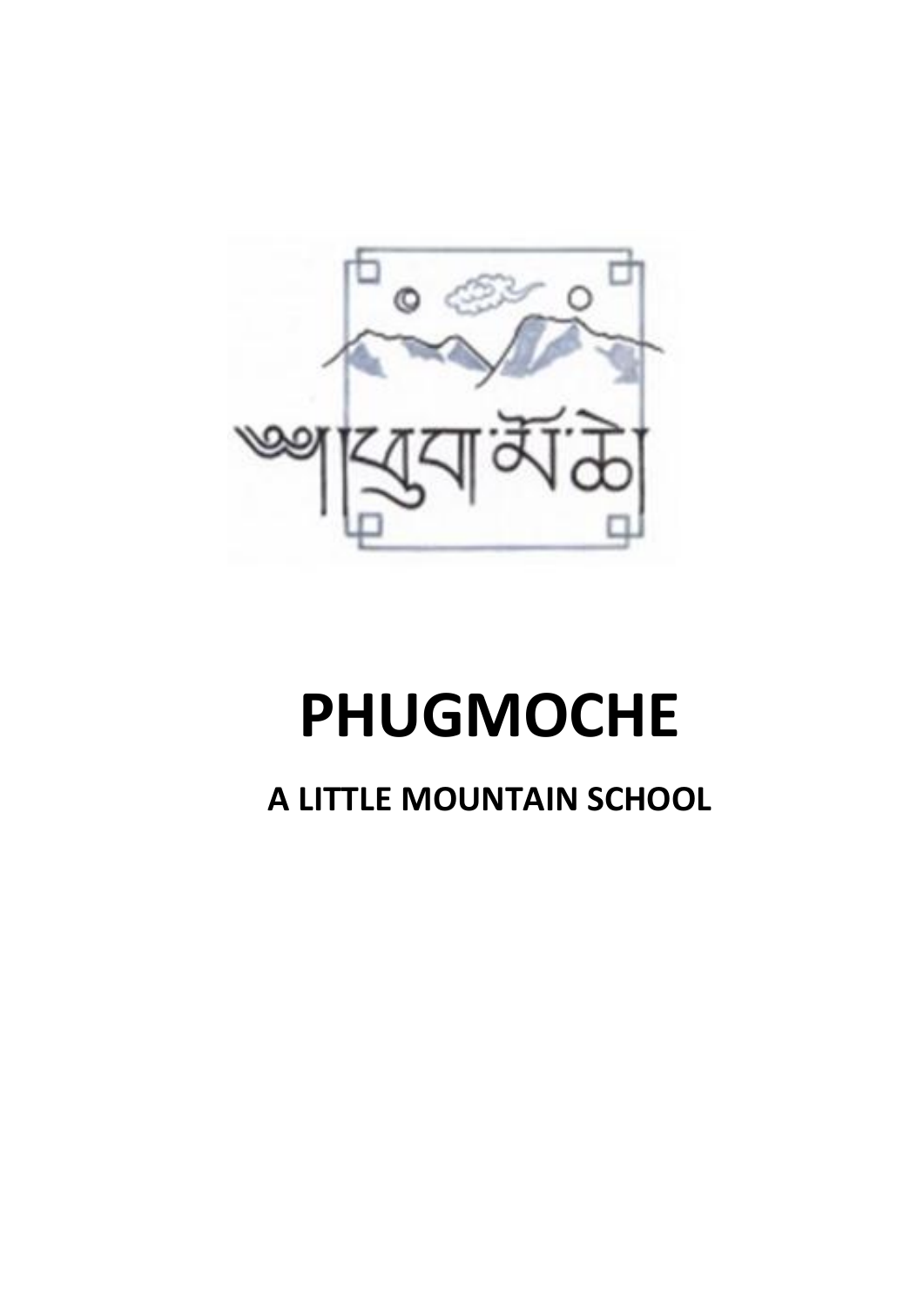#### **1.- Introduction**

During a multi-week trek on foot through Nepal, between the Himalayan Mountains on the way to Everest Base Camp, I had my first encounter with the Buddhist world. I witnessed a procession of Buddhist monks marching towards the city of Bhandar to celebrate a religious gathering and to receive the blessing of the lamas.

I was struck by their faith, kindness, and simplicity towards life, in spite of the precarious and inhospitable conditions in which they lived. They were full of an overflowing spirituality.

They told me that to them, walking is synonymous with purification. I then decided to walk for the next three weeks. Upon my return, I was directed to the town of Jumbesi, where I was told about a small school in the mountains that housed a significant number of children.

The school was hidden in the outskirts of town. The founders, Anneliesse Dietrich and Ngawang Jinpa Lama, had a small monastery nearby and invited me to participate in the activities. I then offered my best carpentry skills in exchange for their reception and teachings.

The next year, at the end of my trip, I went back to repay the debt from the spiritual revelation I experienced in my life from their teachings.

In April of 2015, Nepal suffered from a major earthquake and subsequent cultural cataclysm, as the difficult conditions made it hard to access numerous monasteries and ancient towns on the East side of the Himalayas.

The small monastery and school that I visited was completely disabled. Now, the 105 children and monks that make up their community continue their education and practice in makeshift tents.

#### **2.- History**

Phugmoche is a Sherpa village, located 400 kilometers to the northeast of Katmandu. The only way to get there is by walking on the path towards Mount Everest and Tibet.

It was founded by a small Buddhist monastery, created for the children of farmers of the local Sherpas and neighboring communities.

The boarding school is attended by around 105 children and is maintained by the association PHUGMOCHE-NEPAL.

The training offered by the boarding school is essential to the intellectual, emotional, and spiritual development of the students.

In addition to teaching Nepalese Sherpa curriculum, The Phugmoche boarding school also preserves traditions, based on the ancestral Buddhist religion from Tibet to the East. Children learn to speak and write in their native Sherpa language as well as Nepali, the national language of the multi-ethnic state of Nepal.

Only ten years ago, education for girls was not considered. Today, 50% of the students are girls.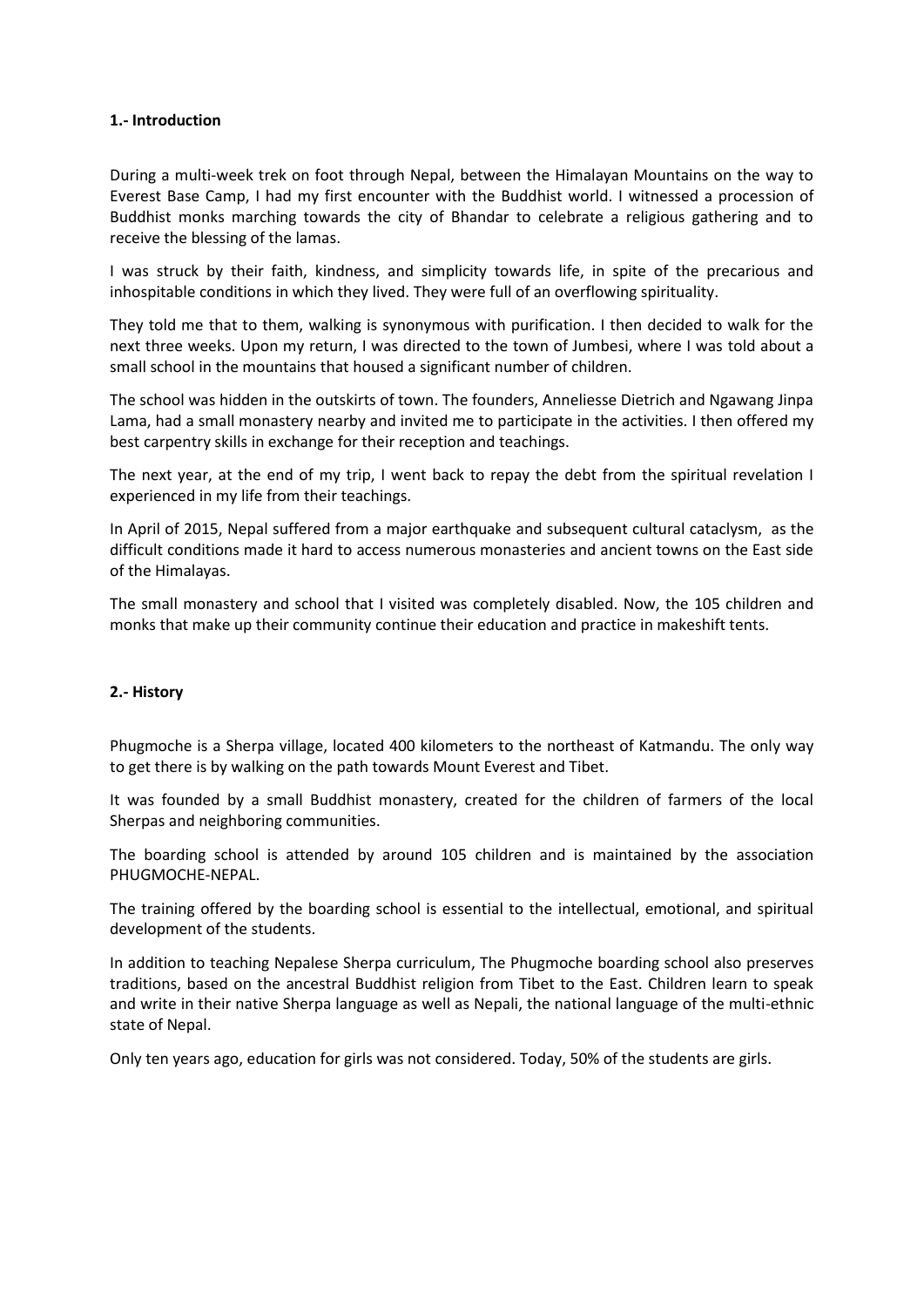#### **3.- Situation**

On 25 April 2015, Nepal was hit by an earthquake with a magnitude of 8.1 on the Richter scale. The epicenter was in the Lamjung district.

The original facilities covered basic shelter needs. Serious damage resulted from the earthquake. It is not possible to rebuild without proper land surveys.

In addition to the monastery and boarding school, the town's old stone houses remain inaccessible due to the damage from the earthquake.

Right now, the children live and study in tents adapted to be dining halls, dormitories, and classrooms.

#### **4.- The Project**

#### **4.1. Objective**

Long Term Objective: Rebuild and recuperate the Phugmoche school to with active student participation in order to allow the continuation of scholarly activities in adequate conditions.

Short Term Objective: Help and work with the students, delivering all necessary tools, materials, and knowledge to increase the efficiency of the reconstruction.

We place a strong focus on orienting the students towards sustainability. This includes teaching planning concepts grounded in permaculture principles while promoting self-sufficiency and local economy.

The former buildings were made of stone, mud, and in some cases supportive wood, and were worn out by the environment. This made them very vulnerable to terrestrial movements, and, in effect, caused grave harm.

The project will focus on maintaining the esthetic language of local construction in order to preserve the heritage and architectural style characteristic of this part of the Himalayas.

We believe it is very important to preserve the traditional techniques of wood and construction work that local builders and artisans are known for.

#### **4.2. In practice**

#### Duration

The workshop will be divided into two parts: Theory and Practice. Depending on the donations that we collect, the workshop will last between 3 and 6 months.

#### Beneficiaries

The project is intended for the community composed of young students, the school, and its surroundings. The workshop will be divided into two age groups.

First group : adolescents (11- 16 years) and adults (16+).

Second group : Children (5-10 years).

It is important to include children in the project in order for them to feel involved and valued, as well as to stimulate and engage them with the material presented.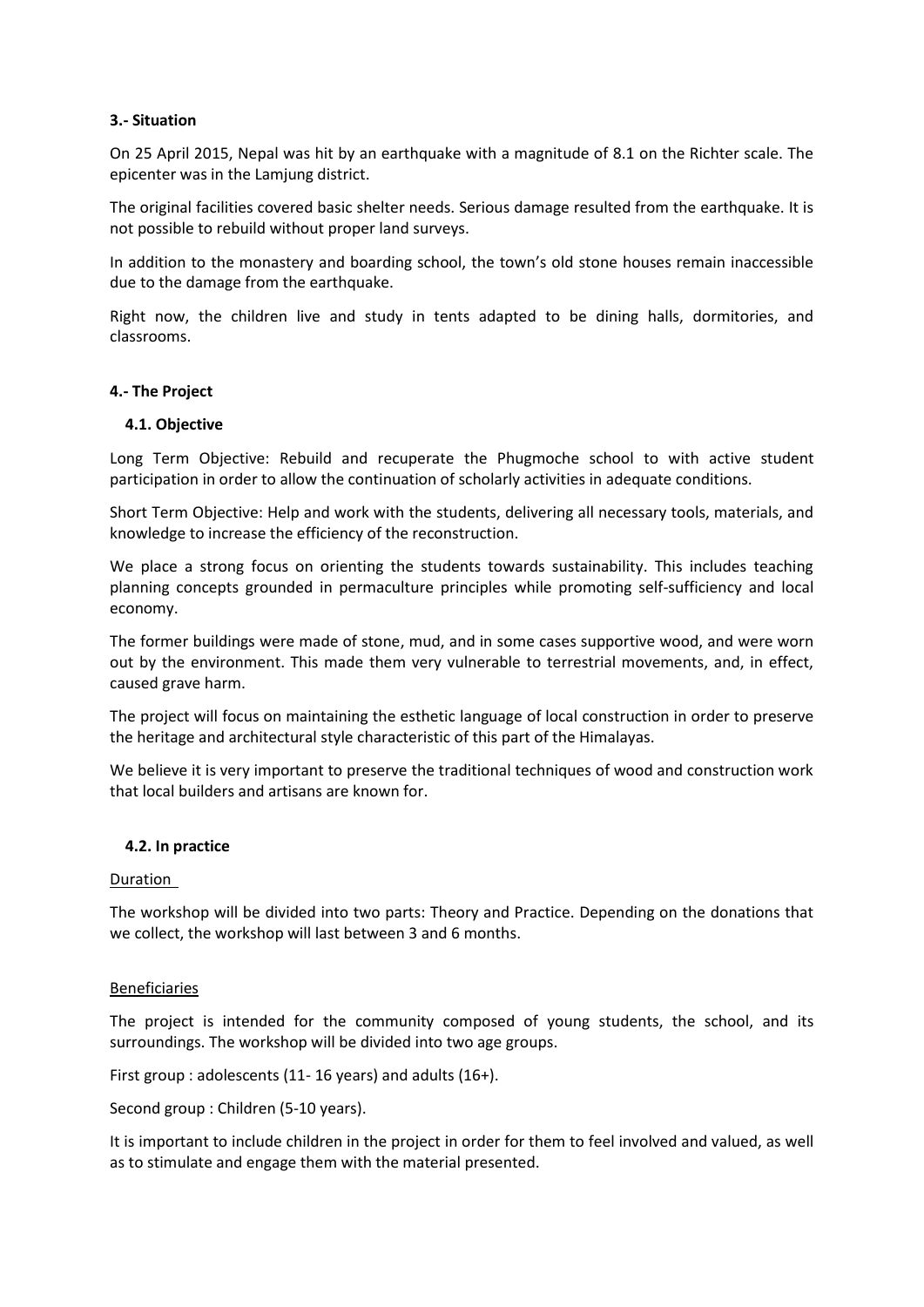#### Workshop Content

We consider it important to prepare the teachers and local carpenters through theory lessons and practice courses so that they can help facilitate the workshop, share new ideas, and transmit different traditional construction techniques.

#### **Theory**

#### With adolescents:

We will teach theory (materials and their characteristics, basic structures, history), sketching, plan interpretation, carpentry basics, incorporation of local wood techniques, tool use, and basic sustainable construction principles. Working in groups will help develop communication, reflection, planning, and organization skills.

#### With children:

 We will work with their ability to follow simple instructions with drawing and painting exercises, stimulating their abilities to observe, imagine, reproduce, and capture an idea on paper. The objective is to creatively develop their abilities to reflect, organize, and manipulate.

#### **Practice**

#### With teenagers:

During the practical workshop the group will apply learned theories. The students will practice carpentry techniques, safe tool use, geometry, plan reading and elementary structures. They will construct in real scale, for example, a small room, greenhouses, furniture, geodesic structures, building a house, etc. This construcción will have a direct relation in the process of rebuilding.

#### With the children:

We will select simple toys to build that have a practical application. After selecting toys from a list, they will be guided in developing the pattern on paper, and then drawing the plans on wood. Adults will be in charge of cutting. The children will then assemble, sand, and varnish. Finally, they will learn the rules and play the game.

#### Logistics

Depending on donations collected, we will be able to build a space dedicated to teaching and tool storage, or find a place in town that will serve the same function during the workshop.

Classes will be taught in English with Nepali translations by a teaching assistant.

All activities will be documented and made into a book. It will be used to show the project's evolution in order to evaluate possible diffusion across other sectors and locales.

#### Future working plan

After the workshop with the students, it will be necessary to implement a plan to continue the rebuilding process for the school and the Phugmoche monastery.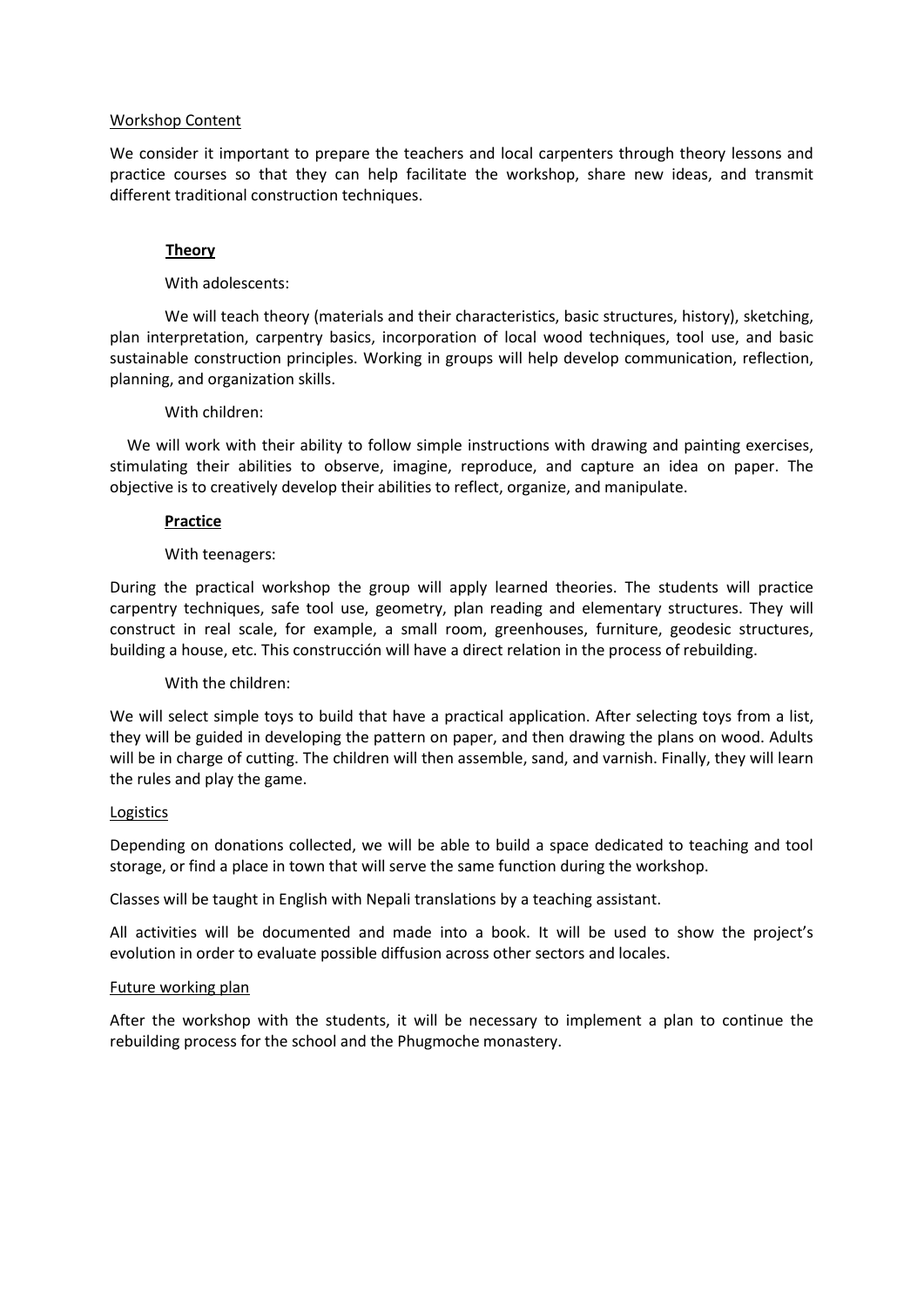#### Donation

The project will be divided into various stages that will build off of each other depending on the amount of money raised.

-Everest Project: If we raise USD 15,000 or more, we can take the proposed plan to completion over 6 months, including theory classes and the construction of a small workshop to teach and practice carpentry. Additionally we will be able to cover costs to house the volunteer team.

-Lhotse Project: If we raise between USD 12,000 and 14,000 we can take the proposed plan to completion over 6 months, including theory classes and all necessary tasks to execute the workshop. Additionally we will be able to cover costs to house the volunteer team (without construction of the workshop).

-Ama Dablam Project: If we raise between USD 10,000 and 11,000, we can teach over 4 months, including theory classes and practice, and all necessary tasks to execute the workshop.

-Base Camp Project: If we raise between USD 5,000 and 9,000, we can teach over 3 months, including basic tasks and materials to complete the workshop.

For detailed information, see the associated costs under section 6. Donaciones can be made in the form of money or materials listed.

#### **5.- Organisation**

The project started as a personal initiative by the following directors :

Leonardo Vergara Trujillo (Chile) – Industrial Designer, Diploma of Strategy and Project Management, Specialisation in Sustainable Architecture.

Emmanuelle Bastian (France) – Occupational Therapist, International Solidarity Training Volunteer.

Anneliese Dietrich (Germany) – Co-founder of the Phugmoche school, director of the NGO Phugmoche-Nepal.

Along with the directors, a small number of technically skilled volunteers will aid the project with the help of local teachers and carpenters.

The project is also supported by the NGO Phugmoche-Nepal and the Phugmoche School.

#### **6.- Breakdown of Needs**

Contributions 1 USD = 690 CLP (Chilean pesos)

#### **Contributions from the Organization**

| <b>Detail</b>                  | Quantity | <b>Cost in USD</b> |
|--------------------------------|----------|--------------------|
| Return Flight Kathmandu        |          | 3200               |
| GOPRO HERO 2 Camera            |          | 240                |
| Canon EOS 650D Camera + Lenses |          | 2460               |
| Basic Tool Box                 |          | 680                |
| Manfrotto Tripod               |          | 435                |
| <b>TOTAL</b>                   |          | 7.014              |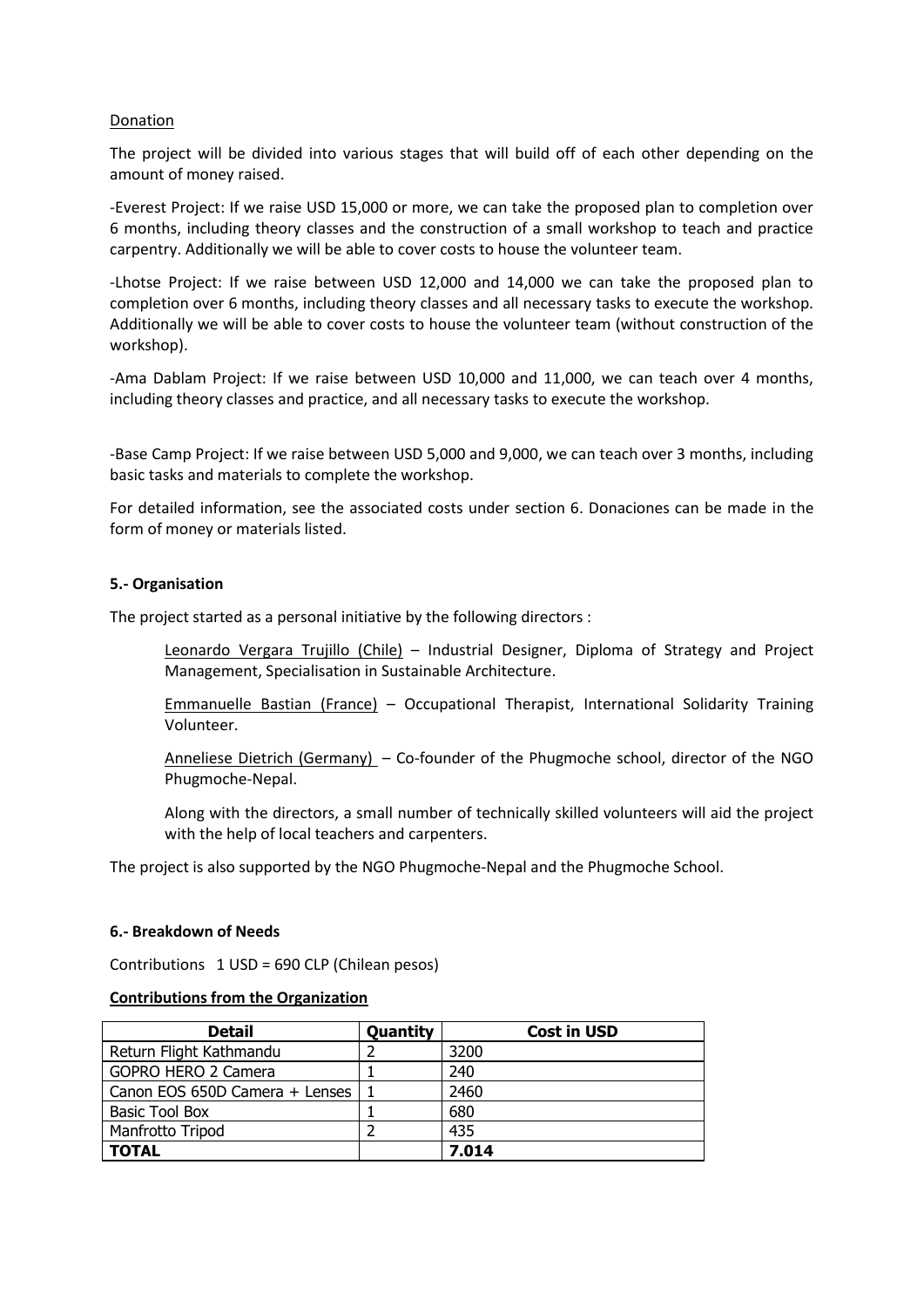### **Required Contributions and Necessary Resources**

The purchase of the following materials will depend on the amount of donations.

| <b>Manual Tools</b>    | Quantity       | <b>Cost in USD</b> |  |
|------------------------|----------------|--------------------|--|
| Hammer                 | 5              | 35                 |  |
| Pliers                 | $\overline{5}$ | 30                 |  |
| Chisels                | 15             | 90                 |  |
| Measuring Tape (3m)    | 10             | 90                 |  |
| Measuring Tape (25m)   | $\overline{1}$ | 35                 |  |
| Level                  | $\overline{5}$ | 50                 |  |
| Chalk Line             | $\overline{2}$ | 10                 |  |
| Crow Bars              | $\overline{2}$ | 20                 |  |
| Sledge Hammer          | $\overline{3}$ | 30                 |  |
| <b>Screw Drivers</b>   | 10             | 35                 |  |
| <b>Framing Squares</b> | 5              | 30                 |  |
| <b>Scissors</b>        | $\overline{5}$ | 15                 |  |
| Cuters                 | 10             | 20                 |  |
| Philips points         | <b>XXX</b>     | 70                 |  |
| Shovels                | 10             | 170                |  |
| <b>Picks</b>           | 5              | 65                 |  |
| <b>Nails</b>           | <b>XXX</b>     | 150                |  |
| <b>Screws</b>          | <b>XXX</b>     | 150                |  |
| Pencils                | 50             | 20                 |  |
| Compass                | 5              | 18                 |  |
| Hand Saw               | $\overline{5}$ | 70                 |  |
| Compass Saw            | 5              | 50                 |  |
| <b>Action Clamp</b>    | 5              | 57                 |  |
| Carpenter Clamp        | 10             | 150                |  |
| Rubber Hammer          | $\overline{2}$ | 13                 |  |
| Laser Level            | $\overline{1}$ | 80                 |  |
| Angle Measure          | $\overline{2}$ | 115                |  |
| <b>Files</b>           | $\overline{5}$ | 35                 |  |
| <b>Manual Scraper</b>  | $\overline{2}$ | 45                 |  |
| <b>Work Gloves</b>     | 40             | 58                 |  |
| Eye Goggles            | 10             | 17                 |  |
| <b>TOTAL</b>           |                | 1823               |  |

| <b>Machines</b>             | Quantity | <b>Cost in USD</b> |
|-----------------------------|----------|--------------------|
| Electric Drill Makita       |          | 452                |
| Zig Zag Saw Makita          |          | 200                |
| Cordless Zig Zag Saw Makita |          | 360                |
| Electric Planer Makita      |          | 225.               |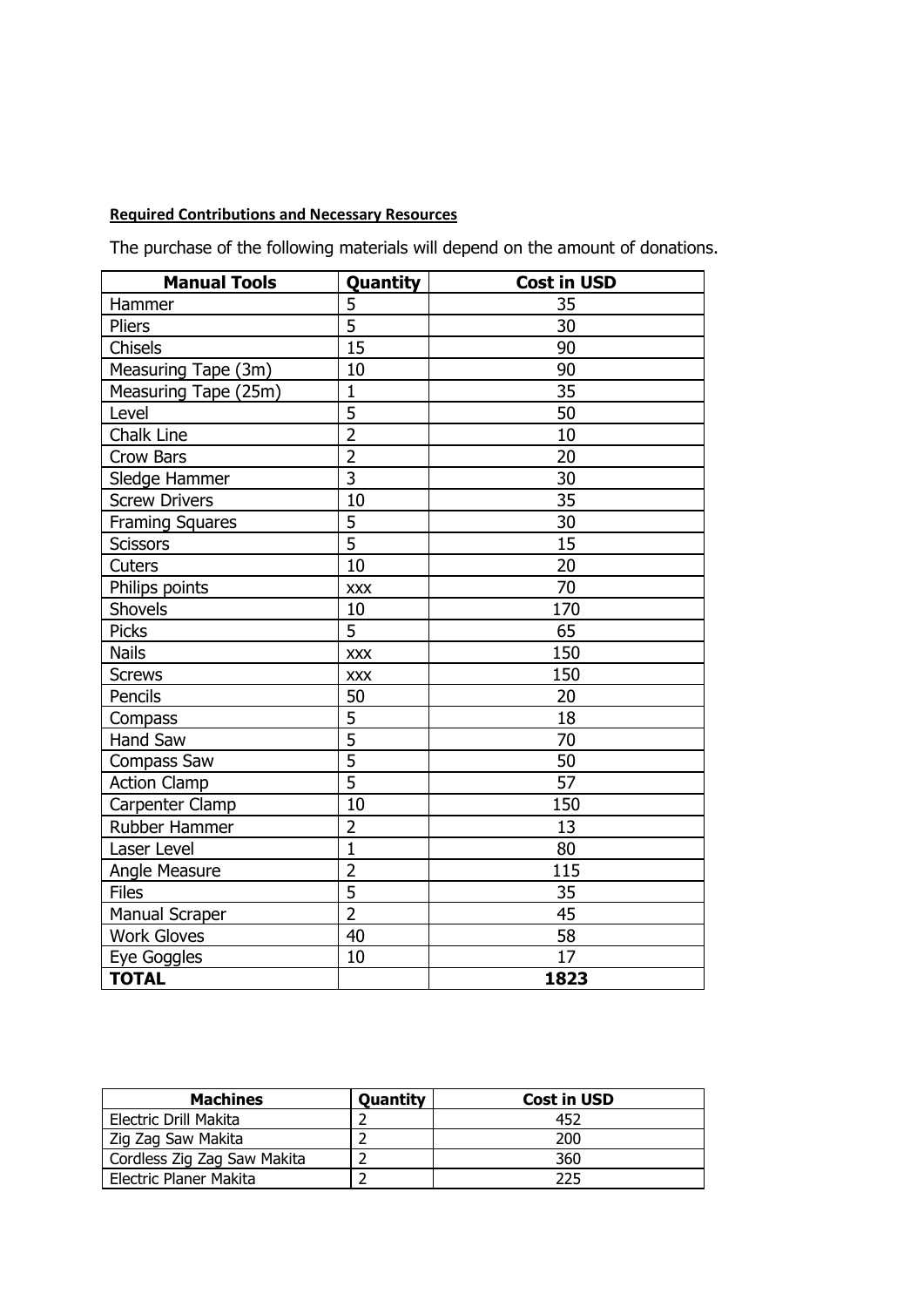| Horizontal Milling Machine Makita   |   | 113  |
|-------------------------------------|---|------|
| Table Saw Makita                    |   | 282  |
| ElectricBelt Sander Makita          | 2 | 180  |
| Electric Orbital Sander Makita      | 2 | 146  |
| Miter Saw Makita                    |   | 282  |
| <b>Makita Combo Battery kit 18V</b> |   | 1695 |
| Chain Saw                           |   | x    |
| <b>Electric Saw</b>                 |   | x    |
| Charger and bag                     |   | x    |
| Drill                               |   | x    |
| <b>Electric Screwdriver</b>         |   | x    |
| Flashlight                          |   | x    |
| <b>TOTAL</b>                        |   | 3935 |

| <b>Admin Equipment</b> | Quantity | <b>Cost in USD</b> |
|------------------------|----------|--------------------|
| Laptop Computer        |          | 770                |
| Printer                |          | 154                |
| Projector              |          | 230                |
| <b>TOTAL</b>           |          | 1086               |

| <b>Class Marials</b> | Quantity   | <b>Cost in USD</b> |
|----------------------|------------|--------------------|
| Pencils              | 500        | x                  |
| Squares 90 deg       | 10         | x                  |
| Squares 45 deg       | 10         | x                  |
| Rulers 60 cm         | 10         | x                  |
| T Rulers             | 10         | x                  |
| Angle Measure        | 10         | x                  |
| Compass              | 10         | x                  |
| Paper                | <b>XXX</b> | x                  |
| <b>TOTAL</b>         |            | 434                |

| <b>Operation Costs</b>                         | <b>Time</b> | <b>People</b>            | <b>Cost USD</b> |
|------------------------------------------------|-------------|--------------------------|-----------------|
| Material Transport to Kathmandu                |             |                          | 290             |
| Material Transport from Kathmandu to Jumbesi   |             |                          | 145             |
| Crew Food                                      | 6 months    | $\mathcal{P}$            | 870             |
| Crew Insurance                                 | 6 months    | $\overline{\phantom{a}}$ | 290             |
| Crew Housing                                   | 6 months    | $\overline{\phantom{a}}$ | 870             |
| <b>Visas</b>                                   |             | າ                        | 90              |
| Crew transport Kathmandu - Jumbesi - Kathmandu |             |                          | 145             |
| <b>TOTAL</b>                                   |             |                          | 2700            |

| <b>Description classroom building</b>           | <b>Quantity</b> | <b>Cost in USD</b> |
|-------------------------------------------------|-----------------|--------------------|
| Classroom construction and carpentry. Materials |                 | 5.000              |
| and Transportation                              |                 |                    |
| TOTAL                                           |                 | 5.000              |